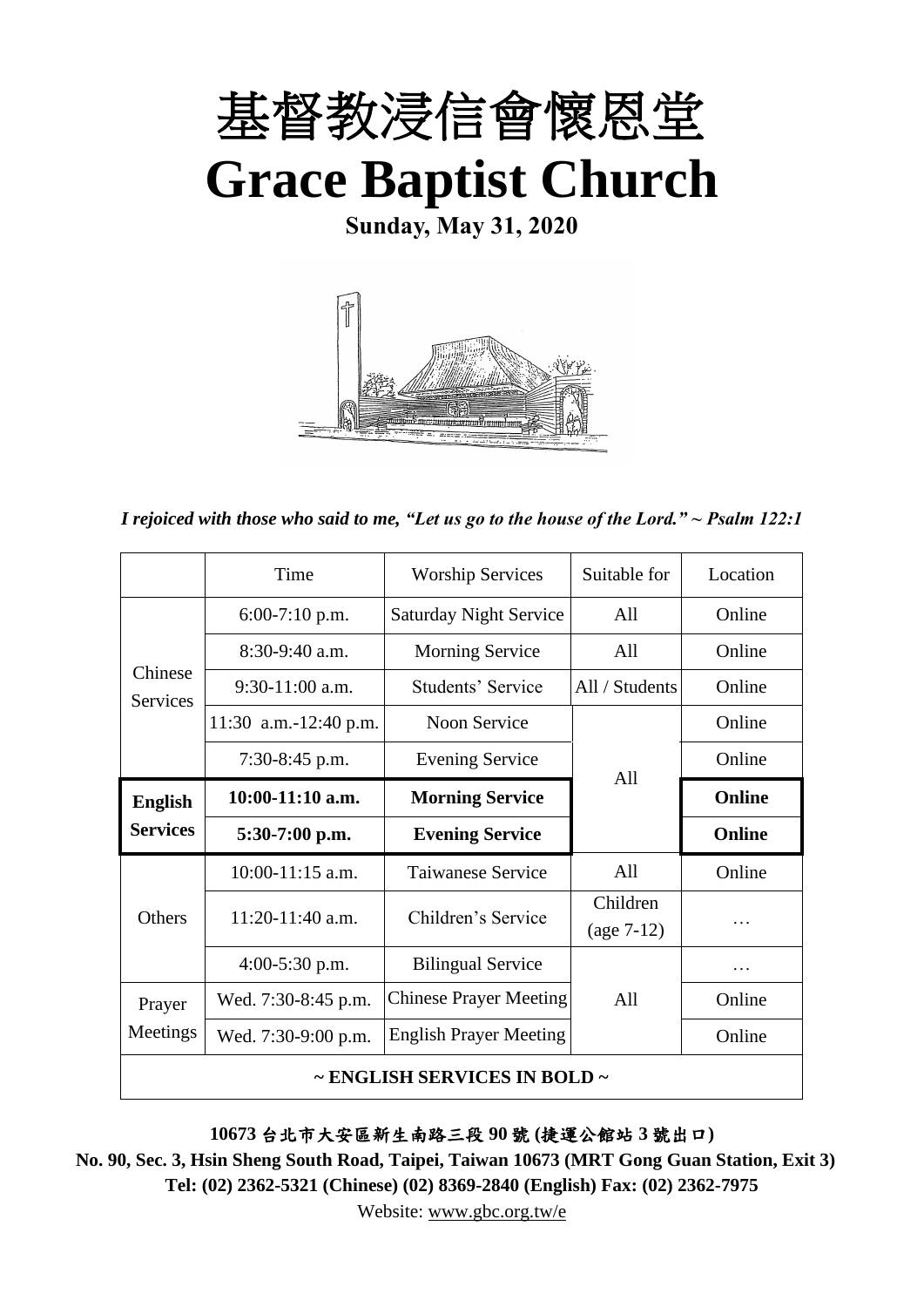

# **Children's Missions Sunday Service - 11:30 a.m.**

**Sunday, May 31, 2020** 

|  | Words from AWANA/Preschool Teachers & AnnouncementsAWANA/Preschool teachers |
|--|-----------------------------------------------------------------------------|
|  |                                                                             |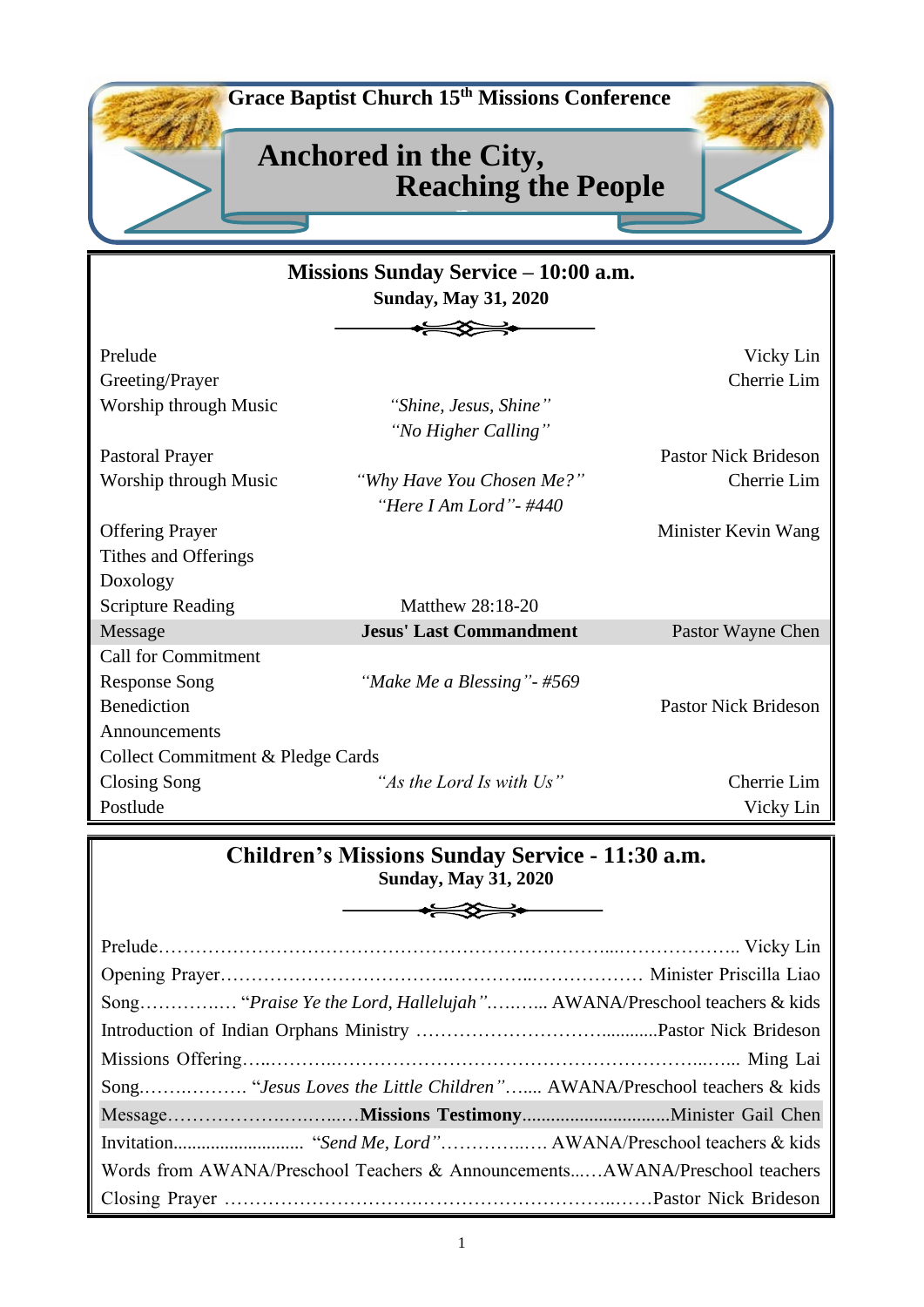## **Sermon Topic: Jesus' Last Commandment Scripture: Matthew 28:18-20**

**Speaker: Pastor Wayne Chen** May 31, 2020

#### **Scripture: Matthew 28:18-20 (NASB)**

<sup>18</sup> And Jesus came up and spoke to them, saying, "All authority has been given to Me in heaven and on earth. <sup>19</sup> Go therefore and make disciples of all the nations, baptizing them in the name of the Father and the Son and the Holy Spirit, <sup>20</sup> teaching them to observe all that I commanded you; and lo, I am with you always, even to the end of the age."

**Notes:**



 $\overline{\phantom{a}}$ 

## **Sermon Next Sunday,** *June 7***:**

| <b>Speaker</b>                                                                                                                           | <b>Topic</b>           | <b>Bible Text</b> |  |  |  |
|------------------------------------------------------------------------------------------------------------------------------------------|------------------------|-------------------|--|--|--|
| <b>Pastor Nick Brideson</b>                                                                                                              | The Basis for Our Hope | 1 Peter           |  |  |  |
| Study the Bible text ahead and you will get more from the sermon.<br>You are welcome to join one of the Sunday classes listed on page 5. |                        |                   |  |  |  |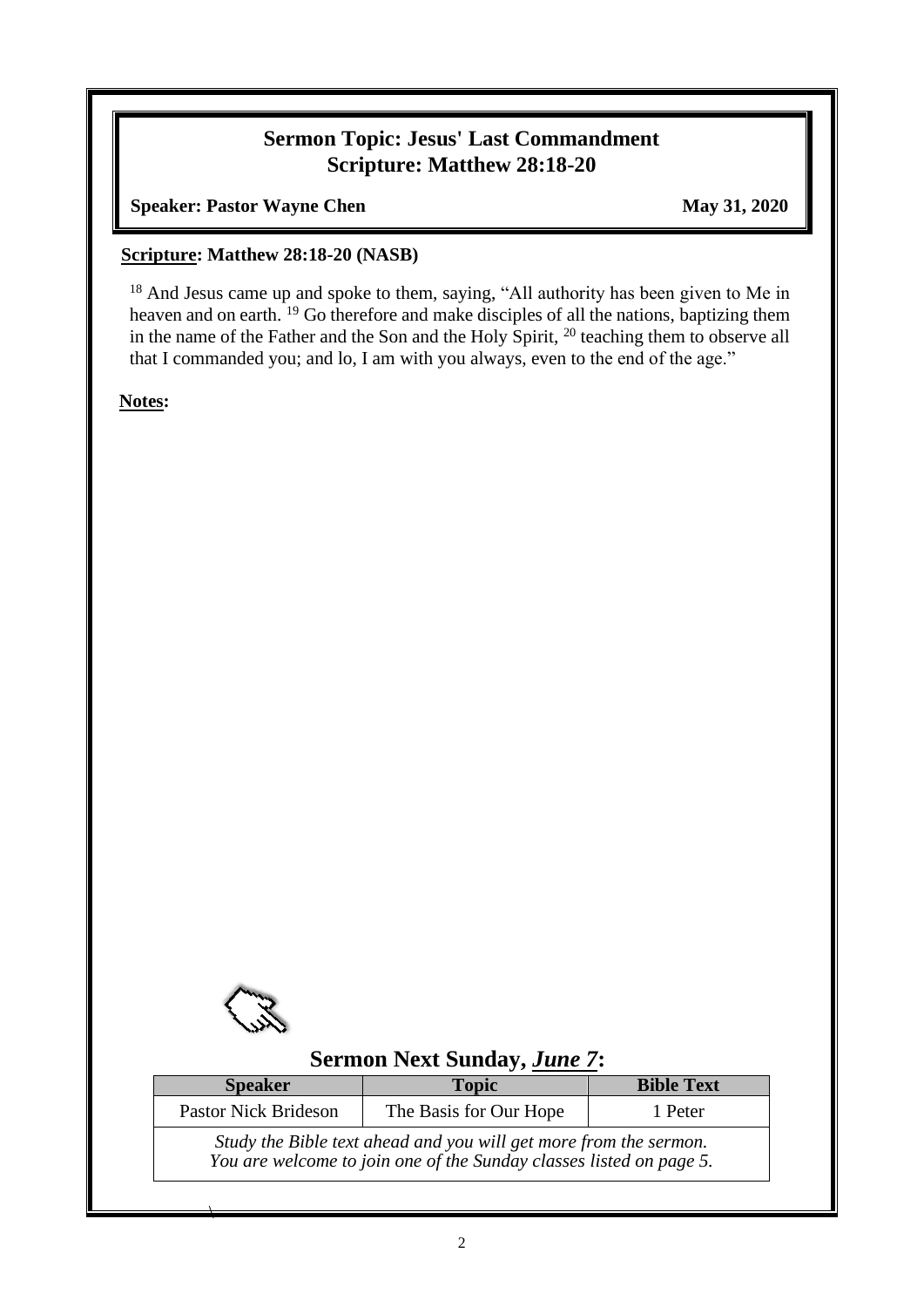| The 15 <sup>th</sup> Annual GBC Missions Conference<br><b>Anchored in the City,</b><br>Reaching the People<br><b>Missions Conference Events</b><br><b>All Held in the Sanctuary TODAY</b> |                                           |                                                                            |                       |  |  |
|-------------------------------------------------------------------------------------------------------------------------------------------------------------------------------------------|-------------------------------------------|----------------------------------------------------------------------------|-----------------------|--|--|
|                                                                                                                                                                                           |                                           |                                                                            |                       |  |  |
| $10:00-$                                                                                                                                                                                  | English                                   | <b>Jesus' Last Commandment</b>                                             | Pastor                |  |  |
| 11:10a.m.                                                                                                                                                                                 | <b>Missions Sunday Service</b>            |                                                                            | Wayne Chen            |  |  |
| $11:30$ a.m.-<br>$12:10$ p.m.                                                                                                                                                             | AWANA Children's<br><b>Sunday Service</b> | Good News for Fiona:<br>Story of How the Gospel Came<br>to the Biem People | Minister<br>Gail Chen |  |  |
| $2:00-3:00$                                                                                                                                                                               | <b>English Missions</b>                   | Tribal Church Planting in                                                  | Pastor                |  |  |
| p.m.                                                                                                                                                                                      | Seminar I                                 | Papua New Guinea                                                           | Wayne Chen            |  |  |
| $3:30-4:30$                                                                                                                                                                               | <b>English Missions</b>                   | As for Me and My House:                                                    | Minister              |  |  |
| p.m.                                                                                                                                                                                      | Seminar II                                | Raising a Family in Uncertain Times                                        | Gail Chen             |  |  |

### **Introduction to Missions Conference Keynote Speakers**

Pastor Wayne Chen and his wife Minister Gail both graduated from Gordon-Conwell Theological Seminary in the United States. Upon graduation, Wayne pastored in Tri-Valley Chinese Bible Church in San Francisco. In 2007, Wayne joined New Tribes Mission and, in 2009, he led the whole



family (including daughters Abigail and Michaela) to the Biem ethnic group of Papua New Guinea in the South Pacific. They blended in to be as the local residents, learned the language, translated the Bible, and established a tribal church. In 2012, the Biem tribe heard the gospel for the first time in history and the Biem Church was

established. In 2016, with the first generation of Biem elders, the first step of the tribal church 's independence began.

Currently, Pastor Chen is the Director for Radius Asia. (See gbc.org.tw/en for more info.)

- ➢ **Book Signing Table Located outside the Sanctuary.**
- ➢ **Missions Chronicle is available on GBC website.**
- ➢ **QR codesfor online commitment:**



Personal & Offering Commitments

### **Share Your Experience during COVID-19**

GBC wants to encourage GBC brothers and sisters to write down your experience of how God has been protecting and leading you through the COVID-19 pandemic. If you want to share, please go to the website (gbc.org.tw/en) or scan the QR code, fill out the form there and submit it before June 30.

Please keep your reflection to under 600 words, less than two pages (double spaced). Some ideas for the sharing include: your devotional life; attending online services/meetings; helpful Bible verses; how God has comforted you.



If you have any question, feel free to contact us at 02-2362-5321 ext 136.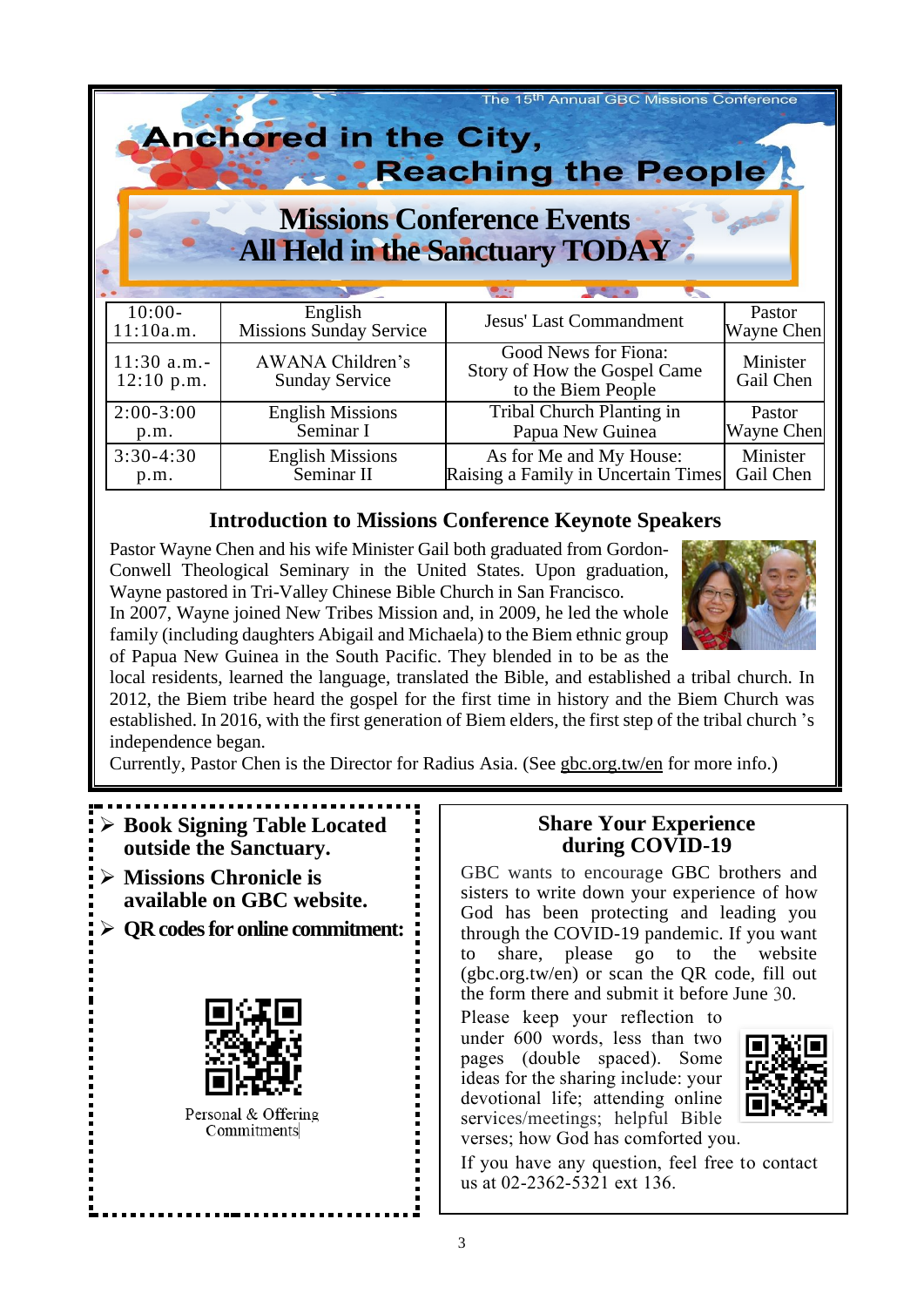new

## **Bible Studies for Life: Summer Session Starts June 7**

| Time         | Room                                                                            |  |
|--------------|---------------------------------------------------------------------------------|--|
| $9:00$ a.m.  | <b>Mount of Olives</b><br>(Take the stairs by the<br>front desk, $2.5th$ floor) |  |
|              | WanFu 20-Classroom A                                                            |  |
| $11:30$ a.m. | WanFu 20-Classroom C                                                            |  |
|              | Room B04                                                                        |  |
|              | Room B <sub>05</sub>                                                            |  |
| $2:00$ p.m.  | Room 306                                                                        |  |
| $4:00$ p.m.  | Room 305                                                                        |  |

Whether you are young or old, if you follow Jesus, you are a disciple. Discipleship is about being transformed into the likeness of Jesus. And transformation starts in the Word. That's why *Bible Studies for Life* is carefully crafted to help kids, students, and adults purposefully become more like Jesus every day.



(13 sessions: on Sundays from June 7 to August 30) We have seven adult Bible Studies for Life classes available. Please check classroom information listed on the left and join one of the classes directly.

# **COVID-19 UPDATES and GBC RE-OPENING**

**A. TODAY, May 31, Missions Conference**

> GBC will open for members/regular attendees to join Missions Sunday Services and seminars.

- ⚫ **Online & physical Morning Service:**  10:00 a.m. TODAY in the Sanctuary To join online, go to [www.gbc.org.tw/en](http://www.gbc.org.tw/en) and click "Live Worship".
- ⚫ **Online & physical AWANA & Preschool Children's service:** 11:30 a. m. TODAY in the Sanctuary For online service, go to [www.gbc.org.tw/en](http://www.gbc.org.tw/en) and click "Live Worship".
- ⚫ **Online & physical Seminars** 2:00 p.m. & 3:30 p.m. TODAY in the Sactuary. For online seminars, go to [www.gbc.org.tw/en](http://www.gbc.org.tw/en) and click "Live Worship".
- **B. Satuday, June 6 - GBC Officiallly Re-opens**
- **C. Sunday**, **June 7:**
	- ⚫ **Morning (10:00 a.m. Sanctuary) & Evening (5:30 p.m. Coleman Hall) worship services**. (Morning service available online: [www.gbc.org.tw/en,](http://www.gbc.org.tw/en) click "Live Worship")
	- ⚫ **AWANA & Preschool Classes: s**ee bulletin page 5
	- Youth Class: see bulletin page 5
	- ⚫ **Bible Studies for Life Adult Classes:** see bulletin page 5
	- ⚫ **Christianity 101 Class:** see bulletin page 5
	- ⚫ **Small Groups:** see bulletin page 5
	- ⚫ **Choir, Handbell Choir & Hallel Singers** ⚫ **Mabuhay Fellowship**
- **D. Online & Physical Prayer Meeting:** Wedneday, 7:30 p.m. in Room 301 Go directly to the physical Prayer Meeting or email Minister Priscilla [\(priscilla@gbc.org.tw\)](mailto:priscilla@gbc.org.tw) for how to join the Zoom prayer meeting. Email prayer requests to Minister Priscilla.

### **COVID-19 Precautions**

#### **Precautions inside GBC:**

- Temperatures will be taken to enter GBC
- All people must wear masks and sanitize hands
- No food in groups/meetings inside GBC
- No one should attend GBC who has been out of Taiwan in the last 2 weeks

**General Precautions :** 

The government asks ALL people to NOT travel overseas. ALL people who arrive in Taiwan from overseas MUST self-quarantine for 14 days. During your quarantine, GBC welcomes you to join our worship via the Internet.

## **2020 Graduation Worship Service (in Chinese)**

This year's Graduation Worship Service (in Chinese) will be held on Saturday June 13, 7:30 - 9:00 p.m. in Coleman Hall. It is to bless students who will be graduating this year from elementary/junior high/high school, college, and graduate school, and to make a special memory for them as enter the next stage of life. Registration at the front desk or through the Chinese bulletin by June 7 is necessary for gift-giving and other preparations.



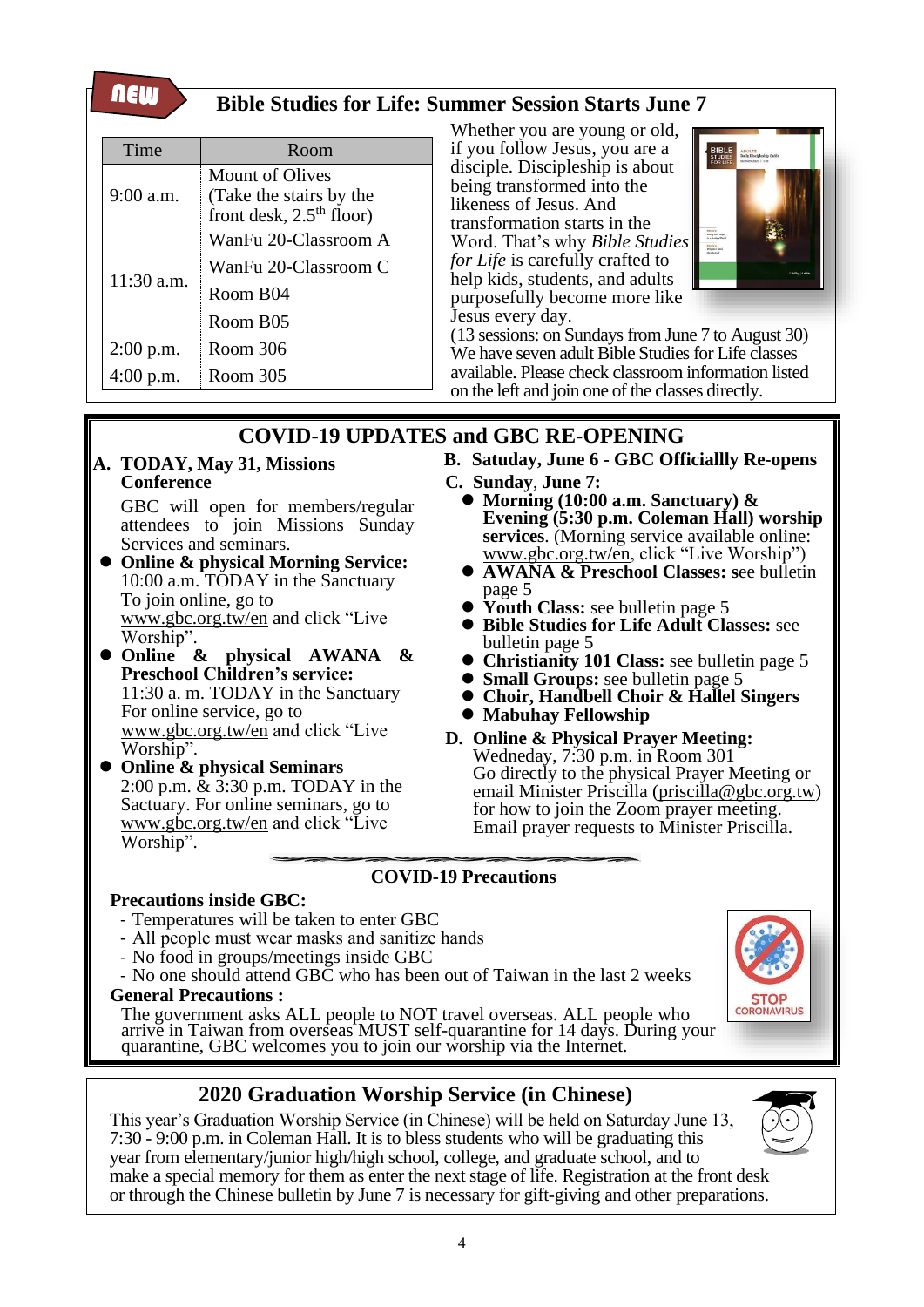

#### **Online Sunday classes are available. Contact the leader (list below) by email for online meeting details.**

| <b>Beginning Christian Life</b>                     |                                               |                                                                                                                                      |                                          |                                                                                                                                                        |  |  |
|-----------------------------------------------------|-----------------------------------------------|--------------------------------------------------------------------------------------------------------------------------------------|------------------------------------------|--------------------------------------------------------------------------------------------------------------------------------------------------------|--|--|
| Alpha - new and non-Christians                      |                                               |                                                                                                                                      |                                          |                                                                                                                                                        |  |  |
|                                                     |                                               |                                                                                                                                      |                                          |                                                                                                                                                        |  |  |
| ΑY                                                  |                                               |                                                                                                                                      |                                          |                                                                                                                                                        |  |  |
|                                                     | Chien Ferng (cferng@gmail.com)<br>$9:00$ a.m. |                                                                                                                                      |                                          |                                                                                                                                                        |  |  |
| $11:30$ a.m.                                        |                                               | 4 classes:<br>-Chien Ferng (cferng@gmail.com)<br>-Kevin Hartman<br>(ceciliankevin@gmail.com)<br>-Roy Treurnicht (roytreur@gmail.com) |                                          |                                                                                                                                                        |  |  |
| $2:00$ p.m.                                         |                                               | Foua Xiong (foua201@gmail.com)                                                                                                       |                                          |                                                                                                                                                        |  |  |
| $4:00$ p.m.                                         |                                               | Joel Morey (joel.morey@yahoo.com)                                                                                                    |                                          |                                                                                                                                                        |  |  |
|                                                     |                                               |                                                                                                                                      |                                          |                                                                                                                                                        |  |  |
| 11:30 a.m.                                          |                                               |                                                                                                                                      |                                          |                                                                                                                                                        |  |  |
| Cancelled TODAY<br><b>Children:</b>                 |                                               |                                                                                                                                      |                                          |                                                                                                                                                        |  |  |
| Nursery - Age 3 and under                           |                                               |                                                                                                                                      |                                          |                                                                                                                                                        |  |  |
| Preschool - Age 3 to 5                              |                                               |                                                                                                                                      |                                          |                                                                                                                                                        |  |  |
| AWANA - Kindergarten $(\pm \mathcal{H})$ to Grade 6 |                                               |                                                                                                                                      |                                          |                                                                                                                                                        |  |  |
|                                                     | <b>Maturing Christians Cancelled TOD</b>      | 11:45 a.m.<br>8:00 p.m.<br>Youth: Grade 7 and above Cancelled TODAY                                                                  | 11:20 a.m.<br>11:40 a.m.<br>$11:30$ a.m. | Cancelled TODAY<br>Yuri Shih (yuchen phone@hotmail.com) Time change<br>-Ava Zamora (avazam@yahoo.com)<br>joanna1285@hotmail.com<br>minglai88@gmail.com |  |  |

# **English Congregation Leaders**

| English Pastor: Nick Brideson                                                                                                                                                                                                                                                                                                                                                        |                                                                                                                                                                                                                                                                                                                                                                                                                               |                                                                                                                                                                                                                                                                                                                                                                                                                                                                                                           |                                                                                                                                                                                                                                                                                                                                                                                                                     |                                                                                                                                                                                                                                                        |  |  |
|--------------------------------------------------------------------------------------------------------------------------------------------------------------------------------------------------------------------------------------------------------------------------------------------------------------------------------------------------------------------------------------|-------------------------------------------------------------------------------------------------------------------------------------------------------------------------------------------------------------------------------------------------------------------------------------------------------------------------------------------------------------------------------------------------------------------------------|-----------------------------------------------------------------------------------------------------------------------------------------------------------------------------------------------------------------------------------------------------------------------------------------------------------------------------------------------------------------------------------------------------------------------------------------------------------------------------------------------------------|---------------------------------------------------------------------------------------------------------------------------------------------------------------------------------------------------------------------------------------------------------------------------------------------------------------------------------------------------------------------------------------------------------------------|--------------------------------------------------------------------------------------------------------------------------------------------------------------------------------------------------------------------------------------------------------|--|--|
| <b>Pastor Nick Brideson</b>                                                                                                                                                                                                                                                                                                                                                          |                                                                                                                                                                                                                                                                                                                                                                                                                               | Minister Priscilla Liao                                                                                                                                                                                                                                                                                                                                                                                                                                                                                   | Minister Kevin Wang                                                                                                                                                                                                                                                                                                                                                                                                 |                                                                                                                                                                                                                                                        |  |  |
| <b>Adult Education</b><br>/Mission                                                                                                                                                                                                                                                                                                                                                   | AM Worship                                                                                                                                                                                                                                                                                                                                                                                                                    | Children's<br>Education/Caring                                                                                                                                                                                                                                                                                                                                                                                                                                                                            | PM Worship                                                                                                                                                                                                                                                                                                                                                                                                          | Youth/Fellowship                                                                                                                                                                                                                                       |  |  |
| <b>Adult Education</b><br><b>Nick Brideson</b><br>nick@gbc.org.tw<br><b>Foreign Mission:</b><br><b>Medical/Dental Team</b><br>Armand Lim<br>rmanlim@yahoo.com<br><b>VBS</b> Team<br>Priscilla Liao<br>priscilla@gbc.org.tw<br><b>Taiwan Mission:</b><br><b>TaiTung Team</b><br>Cherrie Gow Lim<br>cvgow@yahoo.com<br><b>Orphanage Ministry</b><br>Julie Chen<br>yuling0914@gmail.com | <b>Morning Music</b><br>Cherrie Gow Lim<br>cvgow@yahoo.com<br><b>Morning Greeters</b><br>Chien Ferng<br>cferng@gmail.com<br><b>Adult Choir</b><br><b>Hand Bell Choir</b><br>Juliet Jao<br>lenyinjao@gmail.com<br><b>Hallel Singers</b><br>Cherrie Gow Lim<br>cvgow@yahoo.com<br><b>Morning Fellowship Tea</b><br>Yuri Shih<br>yuchen phone@hotmail.com<br><b>Morning Multimedia</b><br>Vicky Lin<br>gbcmorningmedia@gmail.com | <b>Cryroom Children's</b><br><b>Care Ministry</b><br>Abby Tu<br>abbbytu@gmail.com<br>Preschool<br>Joanna Peng<br>Joanna1285@hotmail.com<br><b>AWANA Spark Group</b><br><b>Crystal Turner</b><br>elisayeh@yahoo.com<br><b>AWANA T&amp;T Group</b><br>Ming Lai<br>minglai88@gmail.com<br><b>Prayer Ministry</b><br>Priscilla Liao<br>priscilla@gbc.org.tw<br><b>Hospital Visitation</b><br>Amanda Lou<br>lou.amanda@gmail.com<br><b>Small Groups</b><br>- Women<br>- General<br>- Ministry<br>- Nationality | <b>Evening Music Team</b><br>Alex Chen /Renee Yang<br>gbceworshipteam@gmail.com Grant & Kirsten<br><b>Evening Greeters</b><br>Vicky Kuo<br>asiaglobe999@gmail.com<br><b>Evening Multimedia</b><br><b>Jusak Tandean</b><br>jtandean@yahoo.com<br><b>Evening Tea / Baptism</b><br><b>Celebration Fellowship</b><br>Michelle Cheng<br>yealincheng@yahoo.com<br><b>Baptism Support</b><br>Aline Kao<br>aline@gbc.org.tw | <b>Trinity Youth</b><br>(Grade 7 and above)<br><b>Burgess</b><br>grantburgess@live.co.<br>za<br><b>Mabuhay</b><br>Fellowship<br>Ava Zamora<br>avazam@yahoo.com<br><b>Small Groups</b><br>- Youth<br>- Students<br>- Couples<br>- Parenting<br>- Family |  |  |
| <b>Secretarial staff:</b><br>SueJenny Hsu<br>Stella Chen (part-time)<br>suejenny@gbc.org.tw<br>stella@gbc.org.tw                                                                                                                                                                                                                                                                     |                                                                                                                                                                                                                                                                                                                                                                                                                               | Deacon<br>Michael Huang<br>mhuang500@yahoo.com                                                                                                                                                                                                                                                                                                                                                                                                                                                            |                                                                                                                                                                                                                                                                                                                                                                                                                     | <b>Alternate Deacon</b><br>Armand Lim<br>rmanlim@yahoo.com                                                                                                                                                                                             |  |  |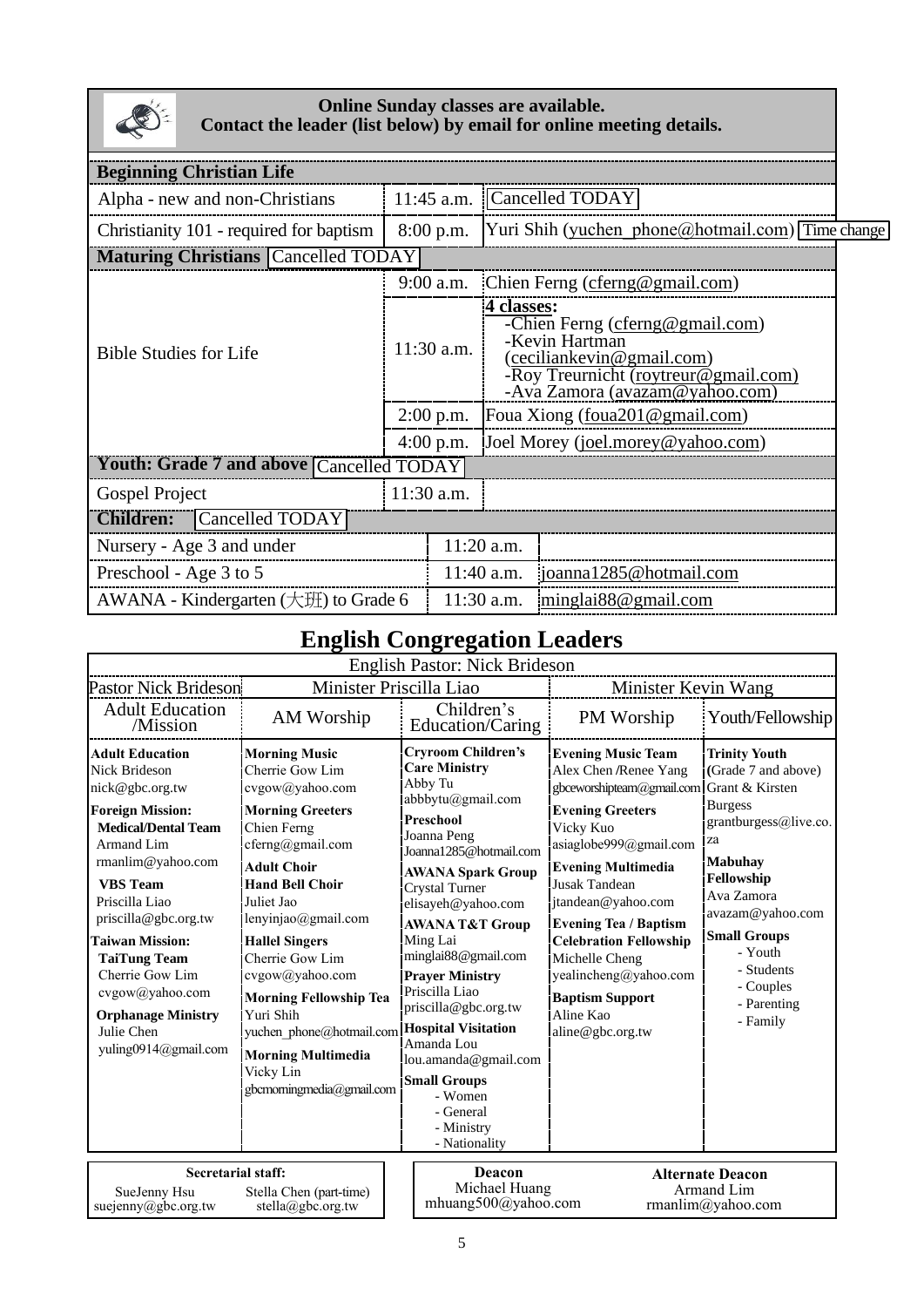Due to the COVID-19 situation, some of the small group meetings are held online, some can physically meet, and some are cancelled. Please contact the leaders by email if you are interested in joining.

| <b>Small Groups</b>             |                                            |                                                         |                                          |  |  |
|---------------------------------|--------------------------------------------|---------------------------------------------------------|------------------------------------------|--|--|
| <b>Type of Group</b>            | <b>Name</b>                                | Day/Time                                                | <b>Contact Emails</b>                    |  |  |
| <b>Students</b>                 | <b>International Students Group</b>        | Friday<br>$7:30 - 9:00 \text{ pm}$                      | GBC Room B05<br>cesaledro57@gmail.com    |  |  |
| Couples/                        | Couples Group                              | Sunday<br>$11:30$ am $- 1:00$ pm                        | alan.triciac@gmail.com                   |  |  |
| Parenting                       | <b>Parenting Group</b>                     | $2nd$ & 4 <sup>th</sup> Sunday<br>11:30 am $- 12:30$ pm | rod_syverson@hotmail.com                 |  |  |
| Women                           | Women's Breakfast Group                    | $2nd$ & 4 <sup>th</sup> Saturday<br>$8:30 - 10:30$ am   | joeym.vanderwerf@gmail.com               |  |  |
| Language/<br><b>Nationality</b> | <b>Indonesian Community Group</b>          | Sunday<br>$11:30$ am $- 12:45$ pm                       | sagitamaria@gmail.com                    |  |  |
|                                 | Salt & Light                               | Sunday<br>$1:30 - 3:00$ pm                              | paulhan2908@gmail.com                    |  |  |
|                                 | <b>Bilingual Interpretation Group</b>      | Sunday<br>$2:00 - 4:00 \text{ pm}$                      | cfindler@yahoo.com                       |  |  |
|                                 | Crown of Beauty                            | Saturday<br>$2:00 - 4:00$ pm                            | clemence $4261@$ gmail.com               |  |  |
| <b>General</b>                  | Thursday Night Bible<br><b>Study Group</b> | Thursday<br>$7:30 - 9:00$ pm                            | GBC Room B03<br>rod_syverson@hotmail.com |  |  |
|                                 | NanGang Group                              | Friday<br>$7:00 - 9:30$ pm                              | sagitamaria@gmail.com                    |  |  |
|                                 | YungHe Bible Study Group                   | Friday<br>$7:00-8:30$ pm                                | yedukondaluster@gmail.com                |  |  |
|                                 | HsinChu Bible Study Group                  | Friday<br>$7:30 - 8:45$ pm                              | $r$ manlim@yahoo.com                     |  |  |
| <b>Ministry</b>                 | <b>Hospital Visitation Group</b>           | Thursday<br>$1:30 - 2:30$ pm                            | lou.amanda@gmail.com                     |  |  |

### **YOU ARE ENCOURAGED TO JOIN A SMALL GROUP**

If you need more information about a small group, please send your questions directly to the email address provided above. If you are interested in starting a new group, please contact Minister Priscilla Liao at [priscilla@gbc.org.tw.](mailto:priscilla@gbc.org.tw)

## **Evergreen Bilingual Fellowship**

This coming Saturday, June 6, Evergreen will have Pastor David Kong sharing the Book of Deuteronomy chapters 1 to 6. At the same time we plan to have a birthday celebration. Please join us!

Evergreen is an international bilingual Christian fellowship of Grace Baptist Church. We meet every Saturday night, 6:00 to 8:00 p.m. in Room 401. We hope you'll invite your non-believing friends, get involved in deep relationships here, and join our Fellowship.